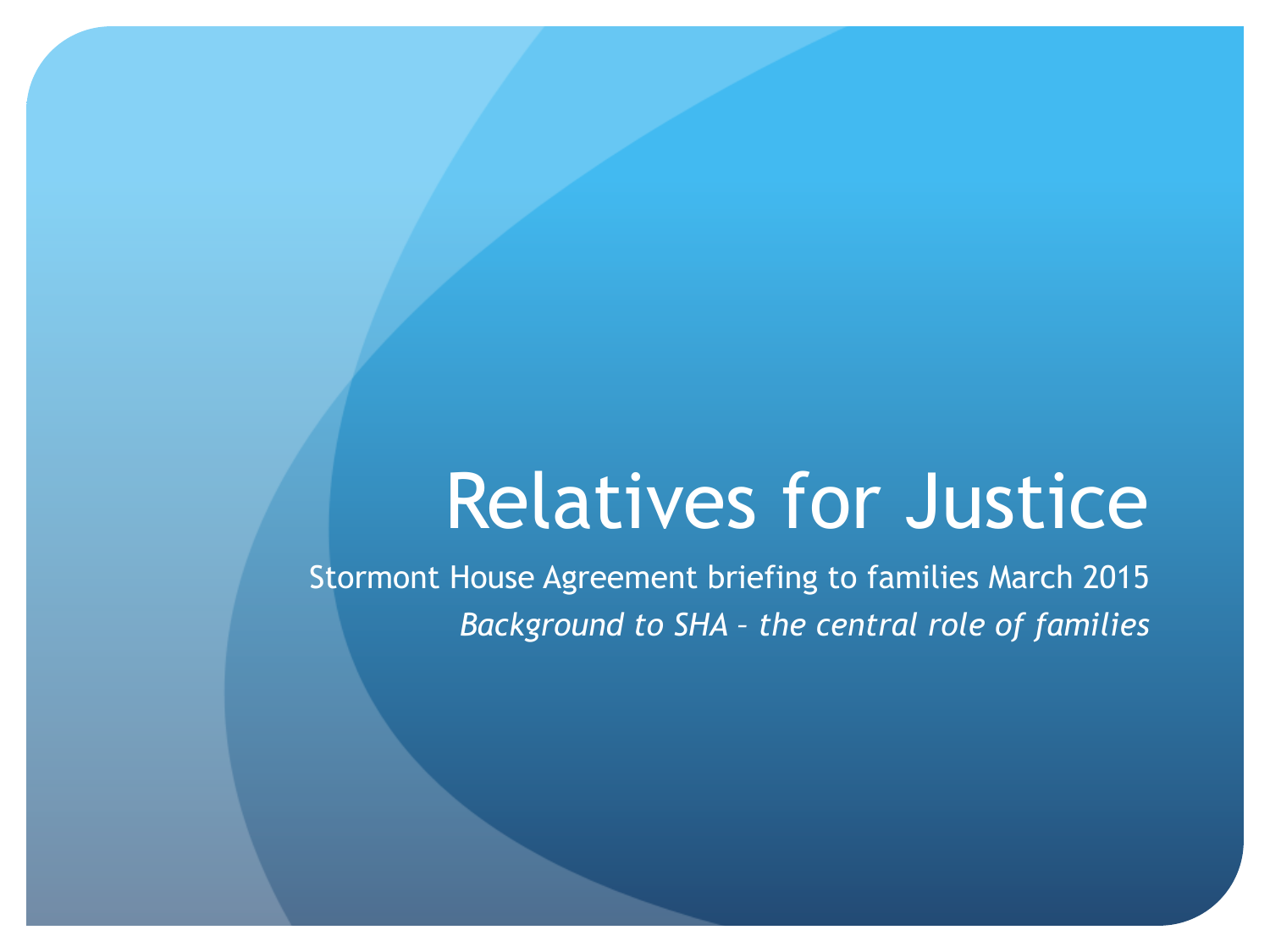### Contextual backdrop leading to SHA – *The role of families*

- The determination and persistence of families to campaign for truth, justice and accountability and not to be fobbed off
- Families actively righting the wrongs of the past using the courts, the law and publicly campaigning
- Families exposing bad processes such as the HET OPONI (under Al Hutchison)- and challenging and changing the nature of inquests using the ECHR
- Families ensuring that a human rights Article 2 compliant process must underpin and be at the heart of any emergent future process to deal with the past
- Ensuring openness and transparency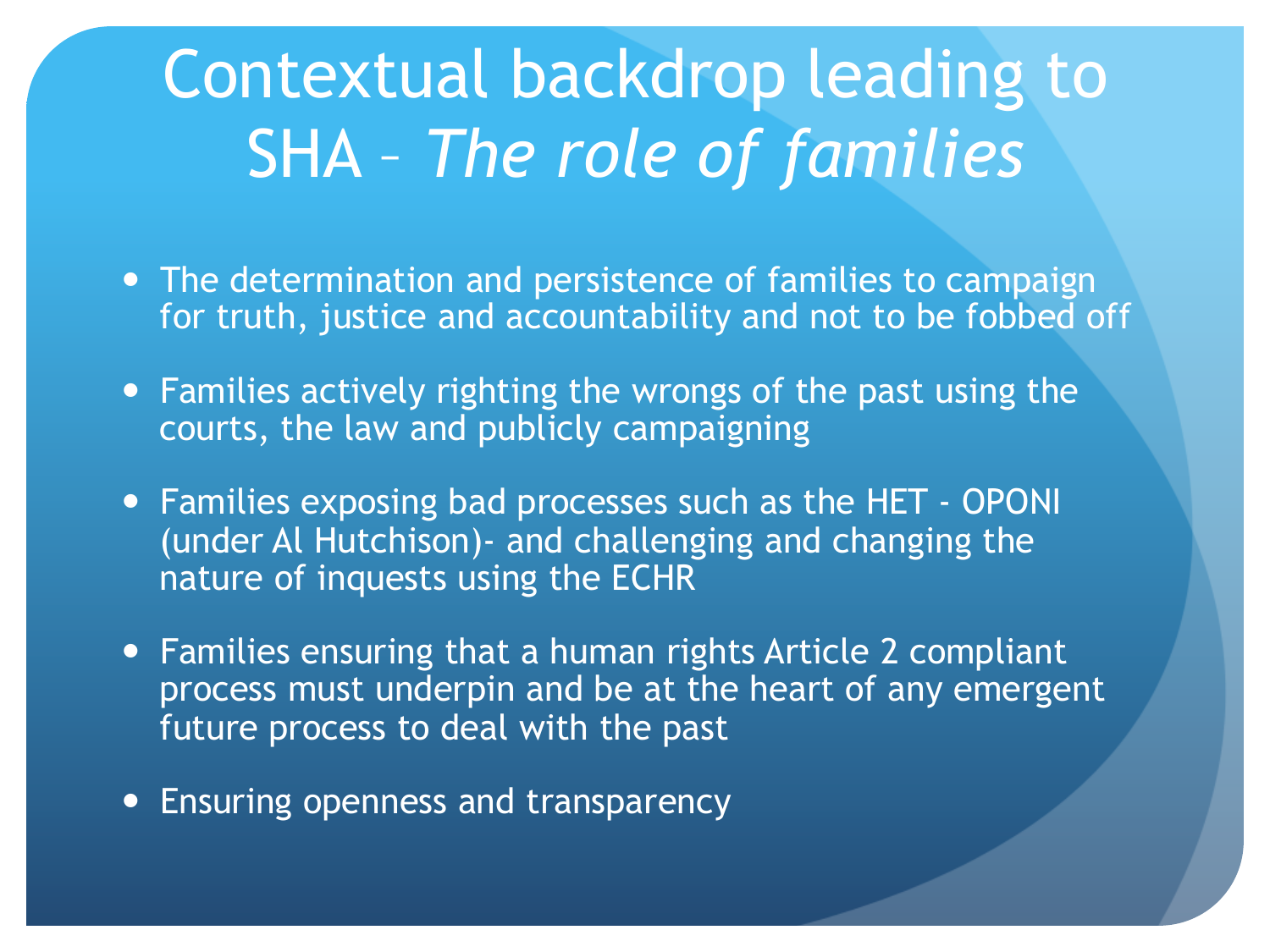### *What hasn't worked & why?*  The PSNI's HET

- HET failed because it wasn't Article 2 compliant wasn't independent
- Operated illegally concerning how it approached killings by the British Army
- Failed to hold British soldiers to account *including providing a potential abuse of process defence*
- Failed to address the wider issue of collusion
- Following a series of damning judgments from ECtHR against the British State the HET was also used politically by the establishment (NIO/PSNI et al) as part of a 'package of measures' in a bid to convince Europe (CoM) that they were now 'investigating' killings in a compliant manner
- Families exposed this lie also
- RFJ's published analysis of the HET in 2005/6 (including continual observations & reporting) was vindicated in the report by Prof. Patricia Lundy, the subsequent role played by the Policing Board, and the findings of the HMIC
- Those who continued to breathe life into the HET undoubtedly delayed a real and meaningful truth recovery process for families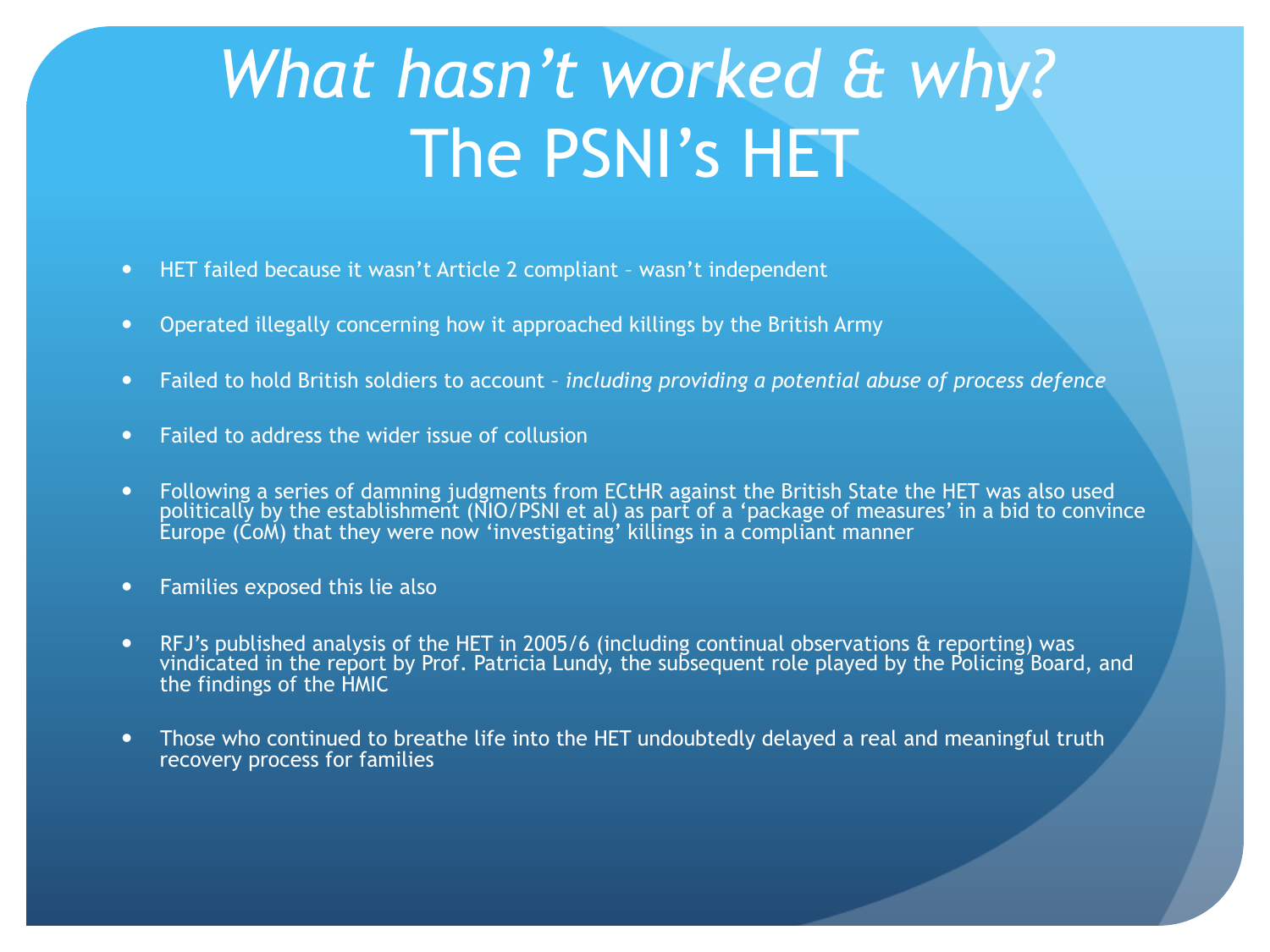### Obstruction of the Office of the Police Ombudsman

Following the GFA the Police Act 1998 paved the way for the Police Ombudsman to be established in Nov 2000 initially examining current complaints only – Nuala O'Loan was appointed in 1999 overseeing the establishment of the office

In 2001 the powers were extended under the Regulations of Complaints for the Ombudsman to investigate retrospectively where a complaint was 'grave & exceptional' – essentially opening the door for families to lodge complaints about the killings of their loved ones in 'historic cases' involving police wrongdoing & criminality

The NIO withheld vital resources from the office as a means to hampering investigations into RUC wrongdoing

This tactic failed but it did delay some key reports including 'Operation Ballast'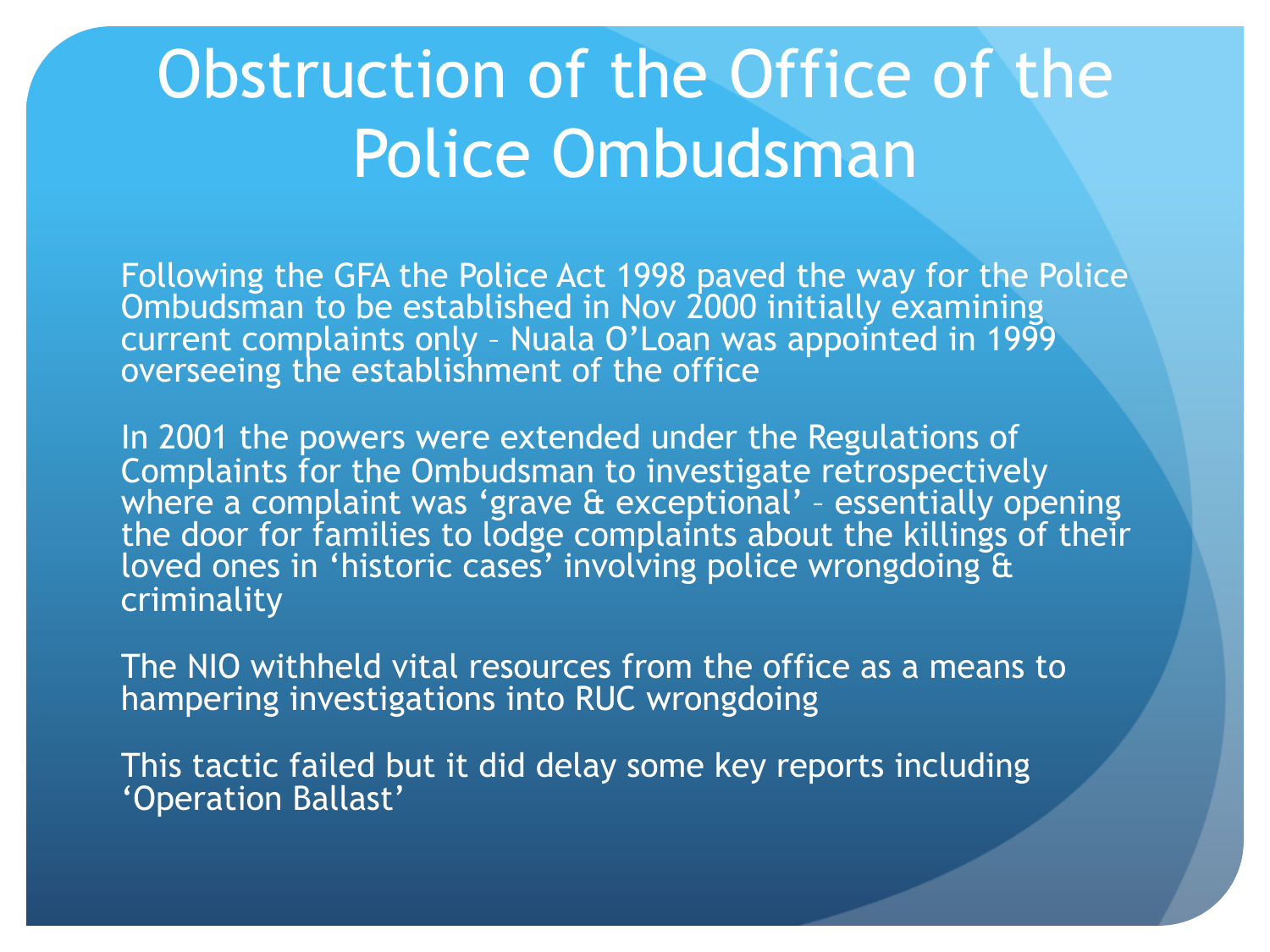- Under Al Hutchinson (appointed 2007) the influence of the NIO/DOJ & RUC Special Branch in curbing the role of the office to operate effectively and independently was in evidence
- Hutchinson succumbed to these influences and effectively handed over control
- Key reports criticising the RUC were rewritten and watered down significantly – Claudy, McGurk's & Loughinisland
- Senior staff resigned and families campaigned and legally challenged the office
- The CAJ published a key report on OPONI failings, including the process of appointing Hutchinson, and the Historic Directorate was suspended following an inspection report in Nov 2011 by CJINI that found serious failings including that the operational independence of the office was lowered - compromised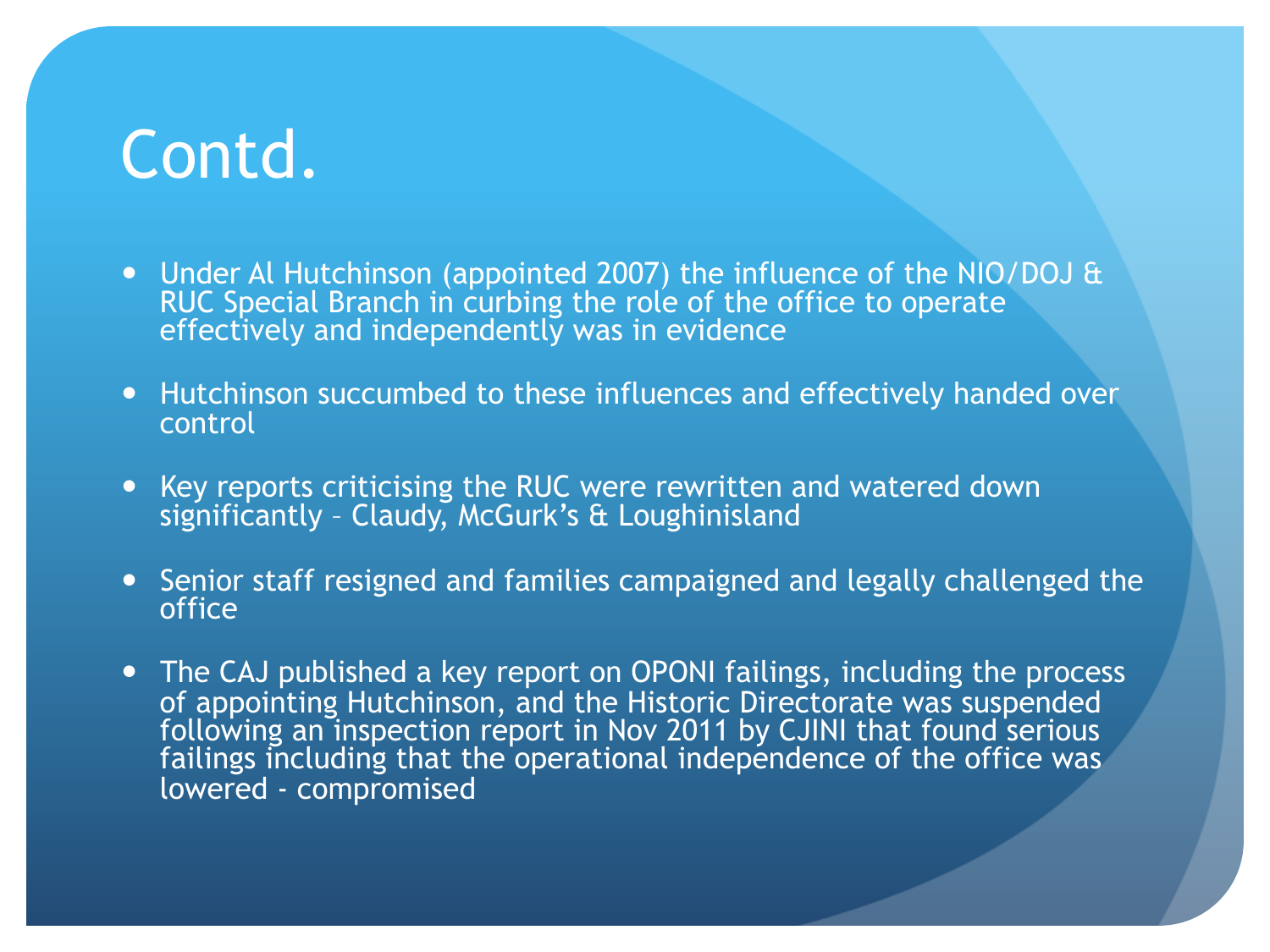- Hutchinson announced his intention to go in late Nov 2011and Dr. Michael Maguire succeeded him in 2012 re-establishing and reorganising the Historic Investigations Directorate (HID)
- Dr. Maguire has demonstrated a determination to ensure that the effectiveness and independence of the office is beyond compromise. This was particularly evident in the unprecedented legal challenge to the PSNI concerning access to over 100 requests for intelligence relating to scores of murders
- In the face of such determination to independently examine historic cases DOJ (formerly the NIO) made cuts to his budget - a tactic previously used against Nuala O'Loan
- These cuts came at a time when CJINI re-inspected the office over an 18 month period citing the HID as a model of best practice and that operational independence had been restored
- So when the office seeks to maximise its remit and do the work with families we see how the system reacts
- We are advising families who haven't already lodged complaints with the Ombudsman to speak with us about assessing the merits of making a complaint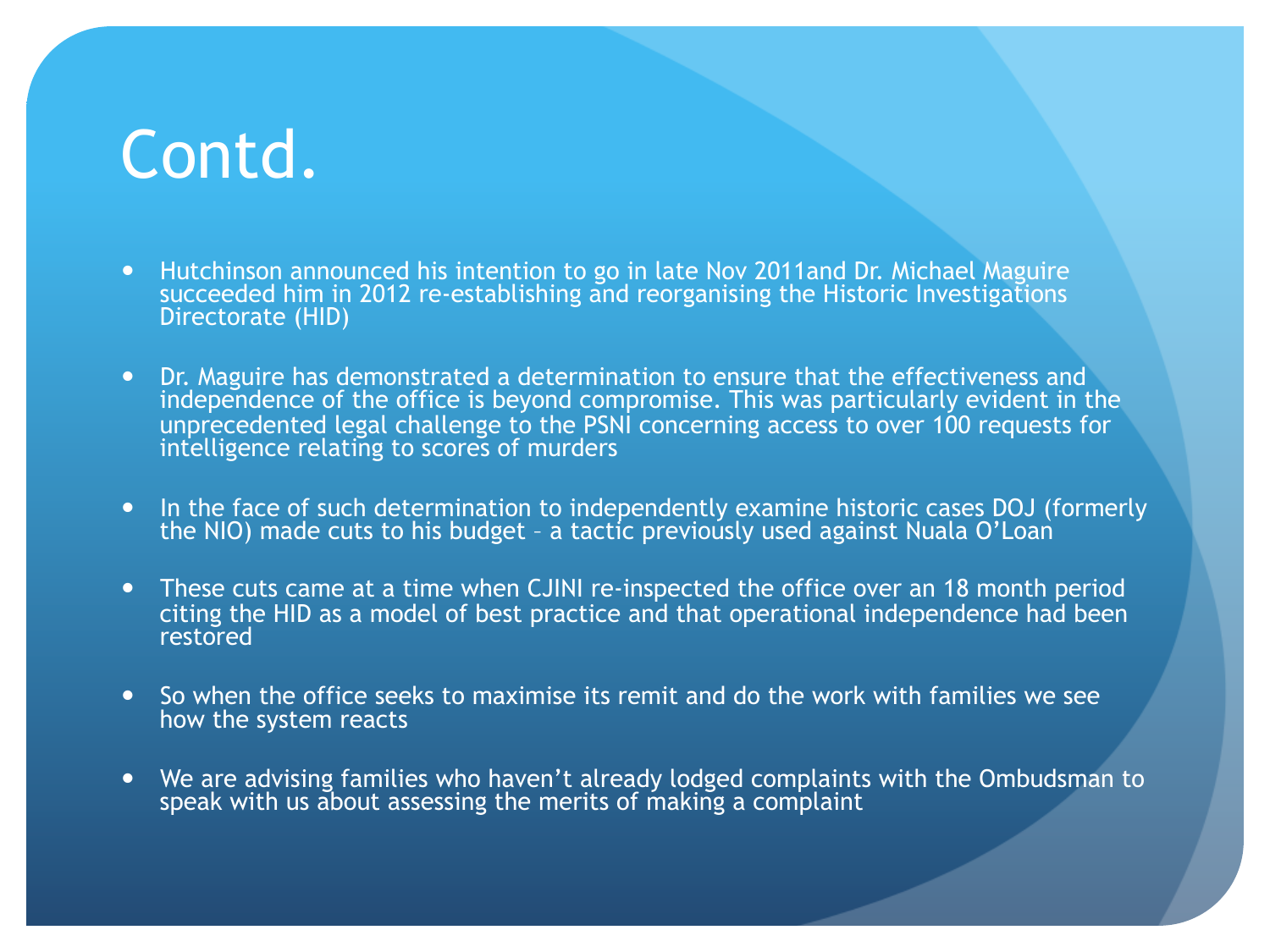#### Inquests

- Following cases successfully taken to ECtHR under Article 2 the domestic UK investigative framework was exposed as being significantly flawed and in contravention of the Convention – some comments in judgments cited 'impunity'
- The outcomes of the judgments meant significant changes were required by the UK Gov. to remedy how they carried out investigations into State killings and collusion that must be independent, impartial, effective,  $\theta$ prompt. The next of kin - families - were also required to be involved
- This meant that the process of how inquests were conducted also required remedy/change. Previously inquests could not compel British soldiers or RUC members involved in killings. The nature scope and remit of examination were also hampered not to mention juries being directed and unable to make key findings such as unlawful killing. It also meant that key evidential material would now be required for inquests to be held.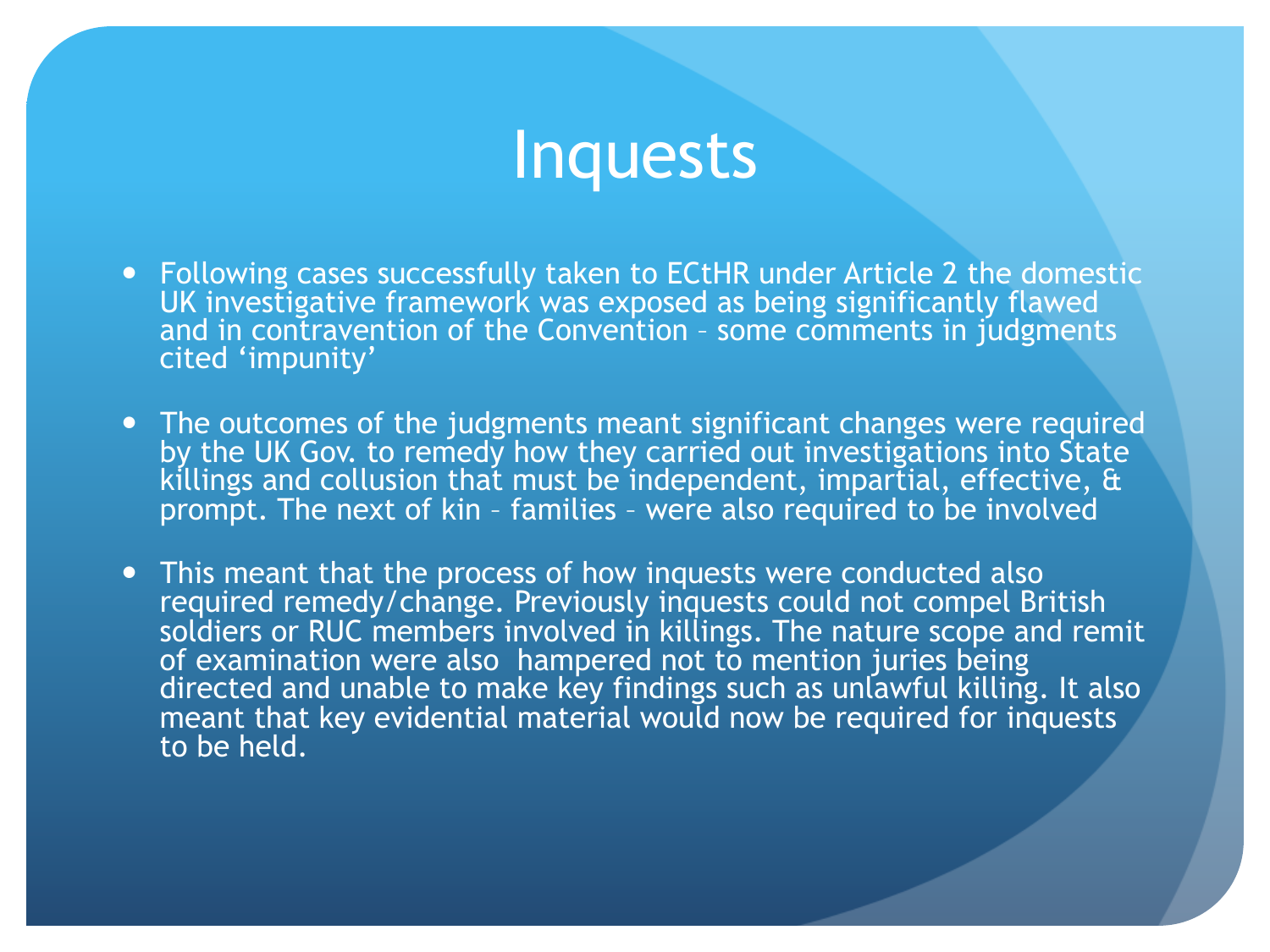- These changes obviously wrong-footed the State and with the devolution of Criminal Justice & Policing and the creation of a local Attorney General (AG) it also meant that historic inquests could also be reopened
- Inquests contain the real potential to work and where families can be legally represented and witnesses now compelled including those within the BA/RUC/PSNI who have been responsible for killings
- Families can also make applications to have inquests reopened where fresh/new evidence emerges and/or where key evidence was withheld from the original inquest. These applications are made to the AG under Section 14 of the Coroners Act 1959
- RFJ are also asking families to examine and evaluate the merits of making a Section 14 application where appropriate in the above circumstances and anyone seeking advice and guidance should speak with us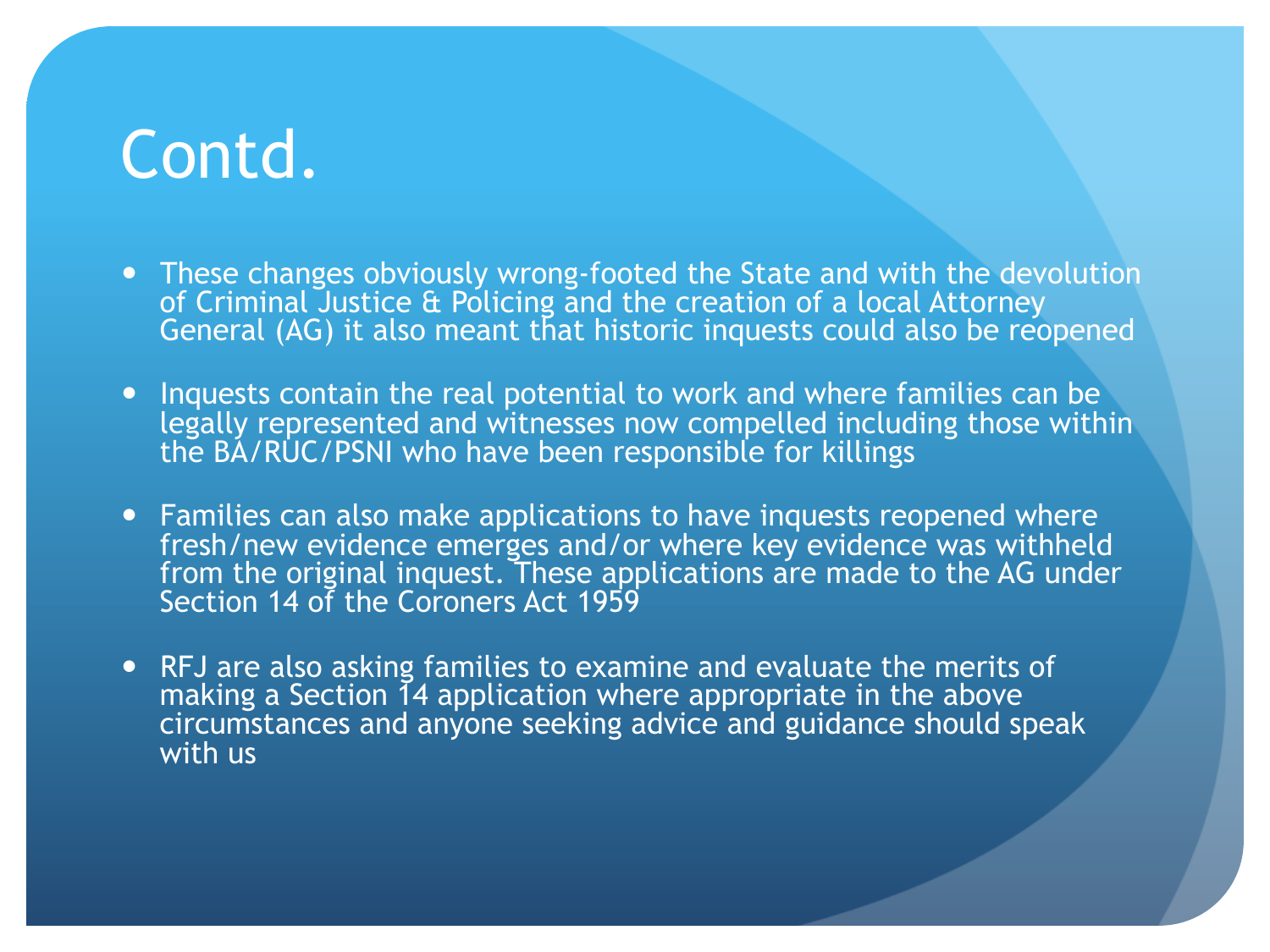## Obstructions/delaying tactics to Inquests

- The PSNI established a Legacy Support Unit (LSU) in 2009 (under section 8 Coroner's Act) to examine the relevance of material and evidence necessary to conduct inquests
- The LSU has been at the heart of controversy given that it is made up mostly of former RUC Special Branch officers who retired under Patten and reentered the PSNI as 'civilian' or 'consultant' staff
- This gatekeeping unit hold clear vested interests in ensuring that key evidence that families and their legal reps require is withheld and delays masked as 'a lack of resources' are common place
- The MoD are also playing a similar delaying tactic and in addition attacks on legal aid enabling families to be legally represented are common practice despite the PSNI and MoD also availing of public funding without hindrance
- RFJ have documented this area of obstruction and made key submissions to the the CoM of Europe concerning a clear breach of Article 2 *– copies of our submissions are available on request*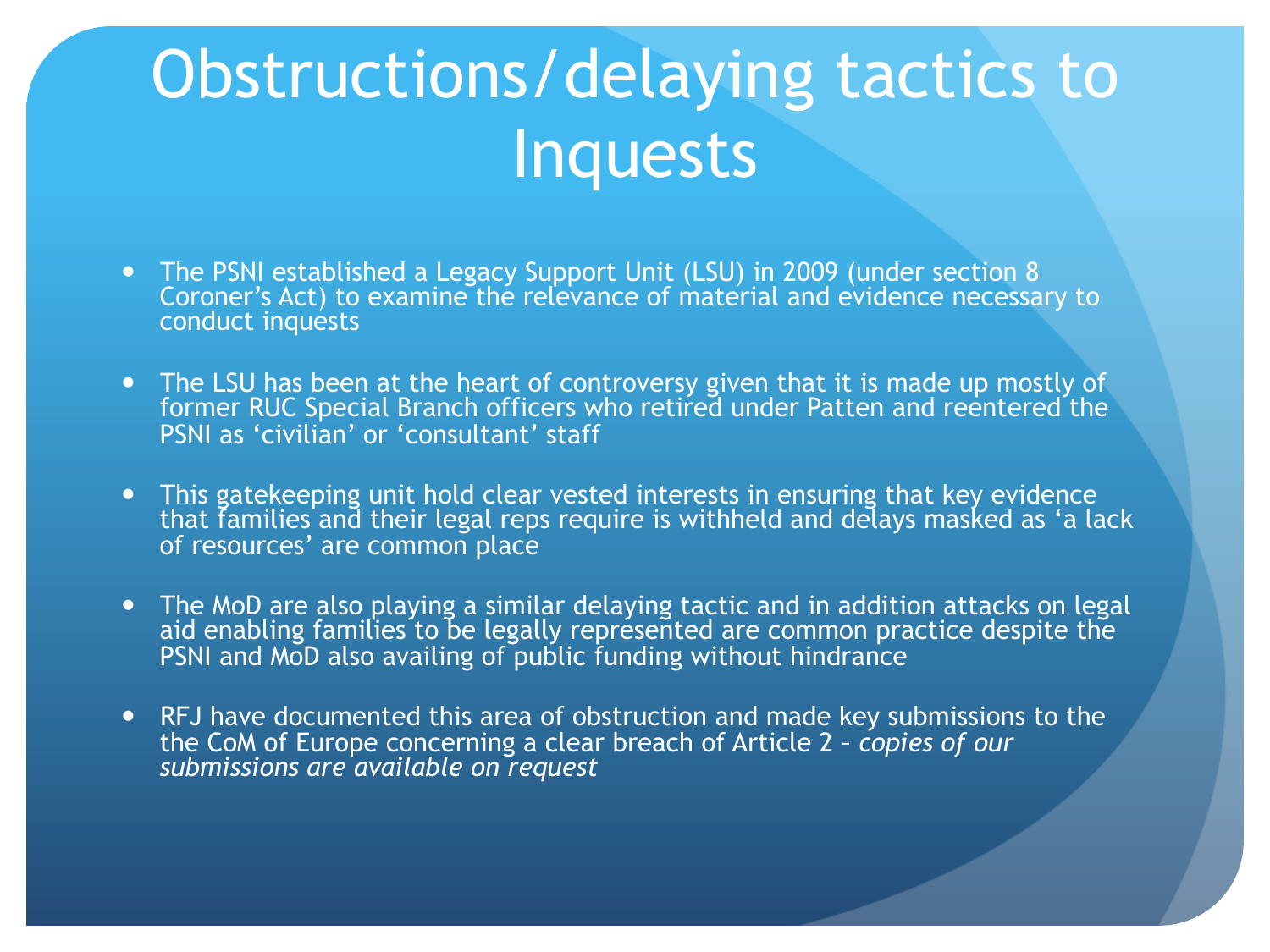- A clear objective of the State, and unionist politicians, is to have inquests halted
- The role of the NI Retired Police Officers Association (NIRPOA), made up of former senior RUC officers including former heads of SB, is to also have inquests halted
- At a private seminar on legacy inquests with the NIRPOA the then PSNI ACC Drew Harris, now DCC, and DCC Judith Gillespie discussed how potentially damaging to the reputation of the RUC these inquests were and need to counteract
- The seminars, first revealed by RFJ at the inquest into the UVF murder of R Mallon, also discussed how former officers should tactically engage and give evidence at inquests – or more likely not give evidence - when called
- This is why there was so much focus on moving inquests into the Eames/Bradley CGP and which has persisted since then through to Haass/O'Sullivan Panel of Parties to the more recent SHA
- Thankfully lobbying by families and RFJ has ensured that inquests will not be part of the SHA and will continue separately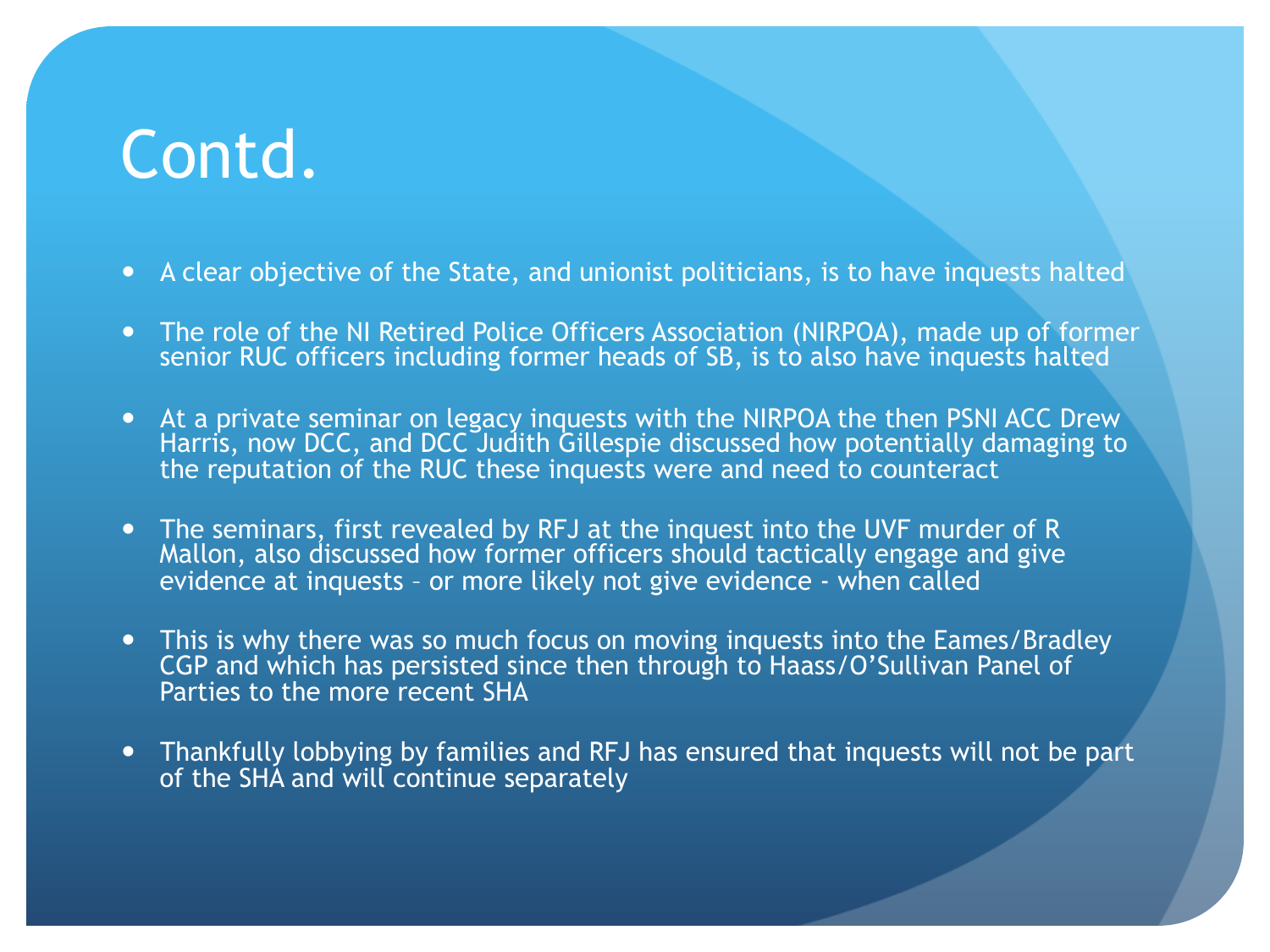### Changes to Coronial process

Nov 2014 LCJ comments on dealing with the past in Court of Appeal judgment in the case of Pearse Jordan – HIAI model – (RFJ would be totally against such an approach)

This, we are told, was motivated by the volume of legacy cases taken by families within the judicial system – civil cases; judicial reviews; & inquests reopened

RFJ understands that currently there are plans to restructure the coronial inquest system; appoint at least two High Court judges; and to hear linked cases thematically

The relevant legislation permitting this is the Legal Aid & Coroners' Court Bill 2014 passed by the Stormont Assembly

RFJ view this as an opportunity to address delaying tactics and to more effectively identify patterns and policies of violations and abuse rather than cases being addressed in isolation